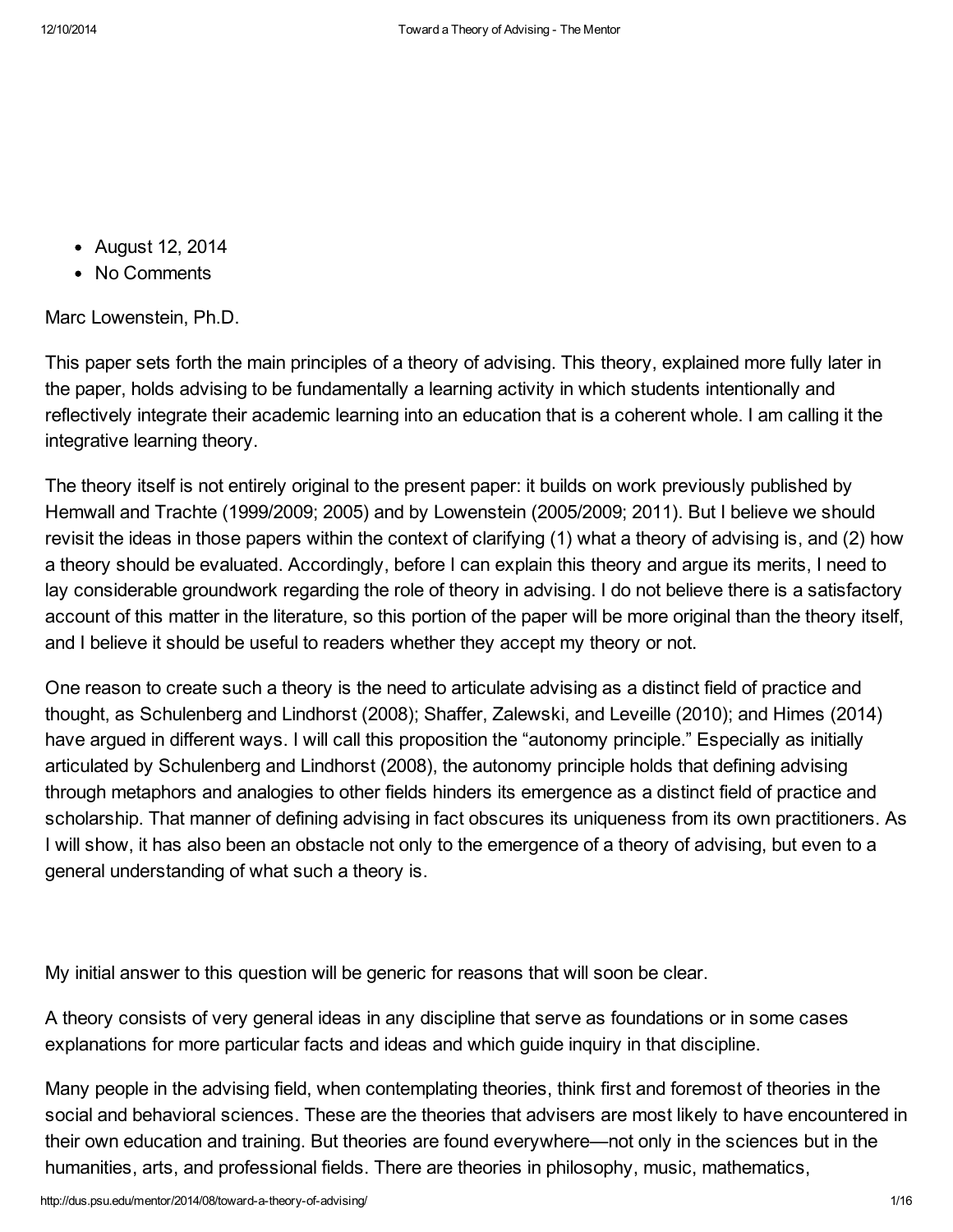accountancy, and probably in every intellectual discipline, though I will not attempt to substantiate that. In fact Bothamley (2002) catalogues more than 5,000 theories belonging to twenty-eight very different fields of study.

Why is this plethora of theories important? Because theories outside the sciences "work" differently than theories in the social sciences (and the natural sciences as well). Theories in different disciplines have different epistemologies—that is, scholars in those disciplines use different methods and criteria to create and evaluate the theories they study. If one has worked exclusively with theories from the social sciences, one may have an overly narrow understanding of the purpose of a theory and how to assess its merits. This is the reason for the very generic definition of "theory" given above.

Advisers and writers about advising cite and use many theories in their work and in their writings, but most of these are not *theories of advising*, as I will use that expression. For example, theories of human development such as that of Erikson (1963) or Chickering and Reisser (1993), or theories of cognitive development, such as Kohlberg's (1969) or Perry's (1970), are not theories of advising, even though they may be very useful to advisers. These theories of development and many others (moral, identity, selfauthorship, type, …) belong to the social sciences, and they attempt to explain and predict human behavior in many settings, of which advising is only one. Just as professionals in many other fields may find these theories useful, advisers may use social science theories to predict how advising practices will affect students or explain why students respond in certain ways to their experiences. These theories may also help to explain or predict the behavior of advisers themselves. Theories of human behavior that are well established may also suggest new strategies and techniques for advisers to try. But the most important point here is that these theories do not accomplish what a theory of advising needs to do, which is to distinguish advising as a unique field of practice and of thought.

Recently advisers with backgrounds outside the social sciences have brought theories from their own home disciplines into the discussion. For example there is growing interest in hermeneutics (Champlin-Scharff, 2010), which may offer tools to assist us in understanding our students. But hermeneutics, like Perry's theory of student development (1970), is not a theory of advising even though it is a theory that may be very useful to advisers. For the sake of convenience I will call the theories from other fields that are theories in advising but not theories of advising "instrumental theories."

What the instrumental theories from the social sciences and those from the humanities have in common is that they offer us useful ideas about how to advise. They do so because (a) they tell us what transitions students are experiencing and how they are likely to respond to them or to interventions we might consider, or (b) they offer us insight into the students' experience, or our own, or our interactions with them. These theories (as well as many other theories that advisers cite) are not specific to advising, and they can be used to explain and understand human activity in many other realms of life. Accordingly they do not help us distinguish advising from other activities or to understand it as a unique field of practice and scholarship. I believe the task of a theory of advising is precisely that.

I do not believe this particular point receives enough attention from Hagen & Jordan (2008), who offer an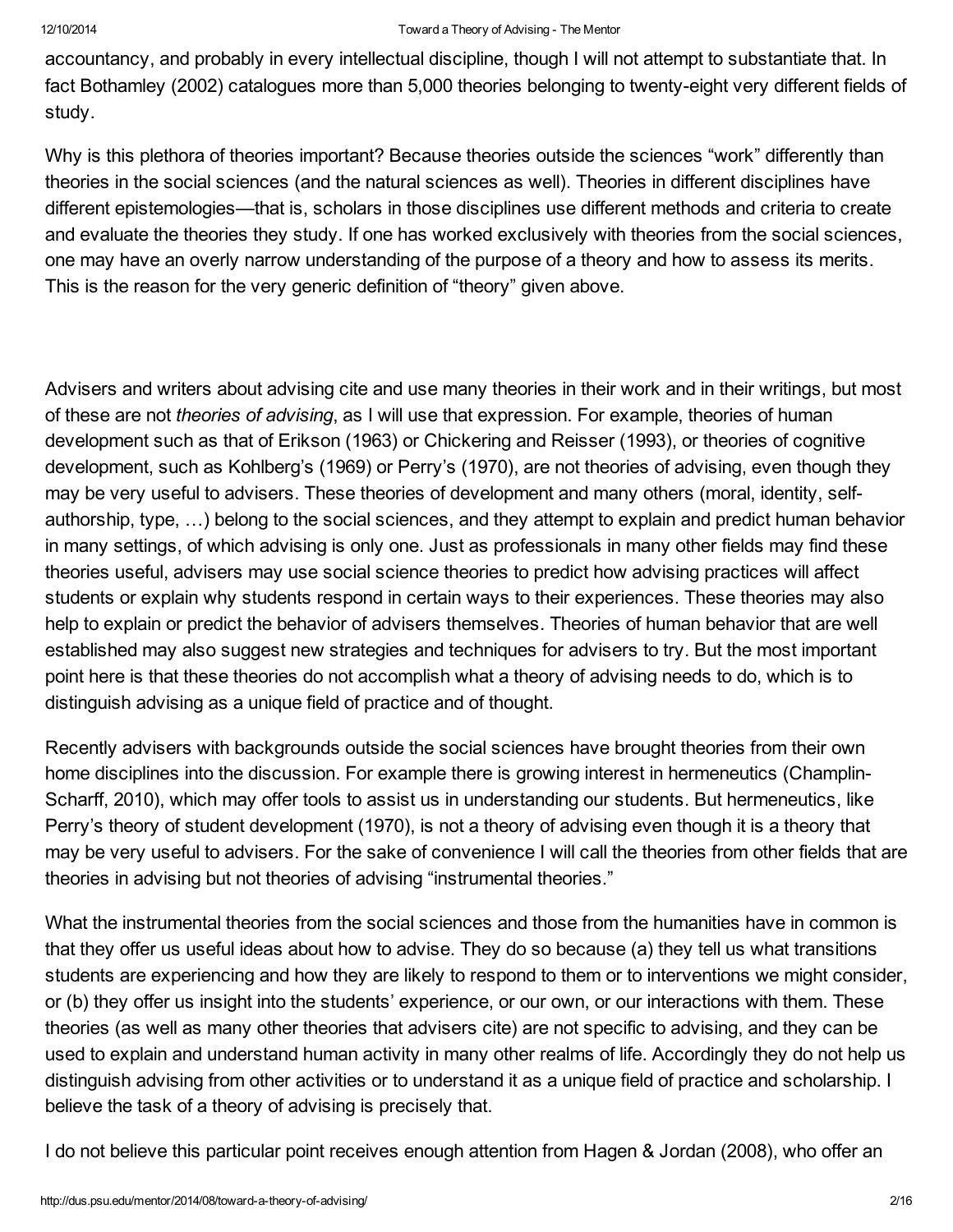otherwise excellent catalogue of the theories that have been most useful to advisers. Accordingly, a reader of that essay may conclude there are so many theories *in* the advising field that it would be foolhardy to propose there should be a single theory *of* advising. Such an argument is a non sequitur, however: Even though there may be many ideas that advisers reference in their work, it does not follow that there is no single concept setting their work apart as a distinct field of practice and thought. My explanation in the next section of what I mean by a theory *of* advising will help to clarify the latter point.

On this issue I disagree in part with Shaffer et al. (2010), who, citing Hagen and Jordan and others, claimed that the "knowledge base for theory in academic advising" can be supplied adequately with ideas from such disciplines as "psychology, sociology, education, counseling, and psychotherapy" (p. 74). I do fully agree that such disciplines provide useful knowledge to advisers; however, those disciplines do not help identify the essential nature of advising that distinguishes it from other fields as an area of practice and thought. So they do not help us formulate a theory *of* advising.

In support of their position, Shaffer et al. (2010) offered an analogy that fails to prove what they intended. The analogy relates to the field of nursing, which—like advising—derives some of its knowledge base from other fields, in this case biology, nutrition, epidemiology, and so forth. But those fields do not help us understand what identifies nursing as a distinct field of practice and thought. How is the work of nurses different from that of physicians, nurse's aides, and physician assistants? The answer to that question does not lie in biology or epidemiology. In fact, however, there are theories of nursing that do address this question, as for example Roy (1980) proposed.

What then is a theory *of* advising, as opposed to a theory *in* advising? I submit that a theory of advising is identified by two main qualities that the instrumental theories mentioned above lack. First, it identifies advising as a distinctive field of practice and thought and differentiates advising from other fields that may be similar in some ways. A theory of advising does this by identifying the essential, as opposed to incidental, characteristics of advising. The essential/incidental distinction comes from philosophy and has been employed there since Aristotle's time, as Guthrie explained (1990, p. 148). To explain it, perhaps too simplistically, essential characteristics of advising would be those characteristics that *make* it advising, characteristics without which it would not be advising. Incidental characteristics are those that advising may sometimes have, or may often have, but that are not necessary to its being advising. For example, at my former institution advisers used to sign off on students' graduation applications, but I believe we would all agree they would still be advisers even if the rules changed and they no longer needed to do this. So the first question a theory of advising will try to answer is what are the essential characteristics of advising that distinguish it from other practices, such as classroom teaching or personal counseling?

The second main quality of a theory of advising that sharply distinguishes it from the many other theories *in* advising is that a theory *of* advising is *normative*, a point I believe was first cogently argued by Himes (2014, p. 13). In that respect it is most clearly different from the social science theories to which advisers refer. The latter, like any scientific theory, are generally understood to be testable in one way or another. That is to say, we determine whether they are good theories by how accurately they describe/predict/explain how the world—or the part of the world they deal with—actually behaves.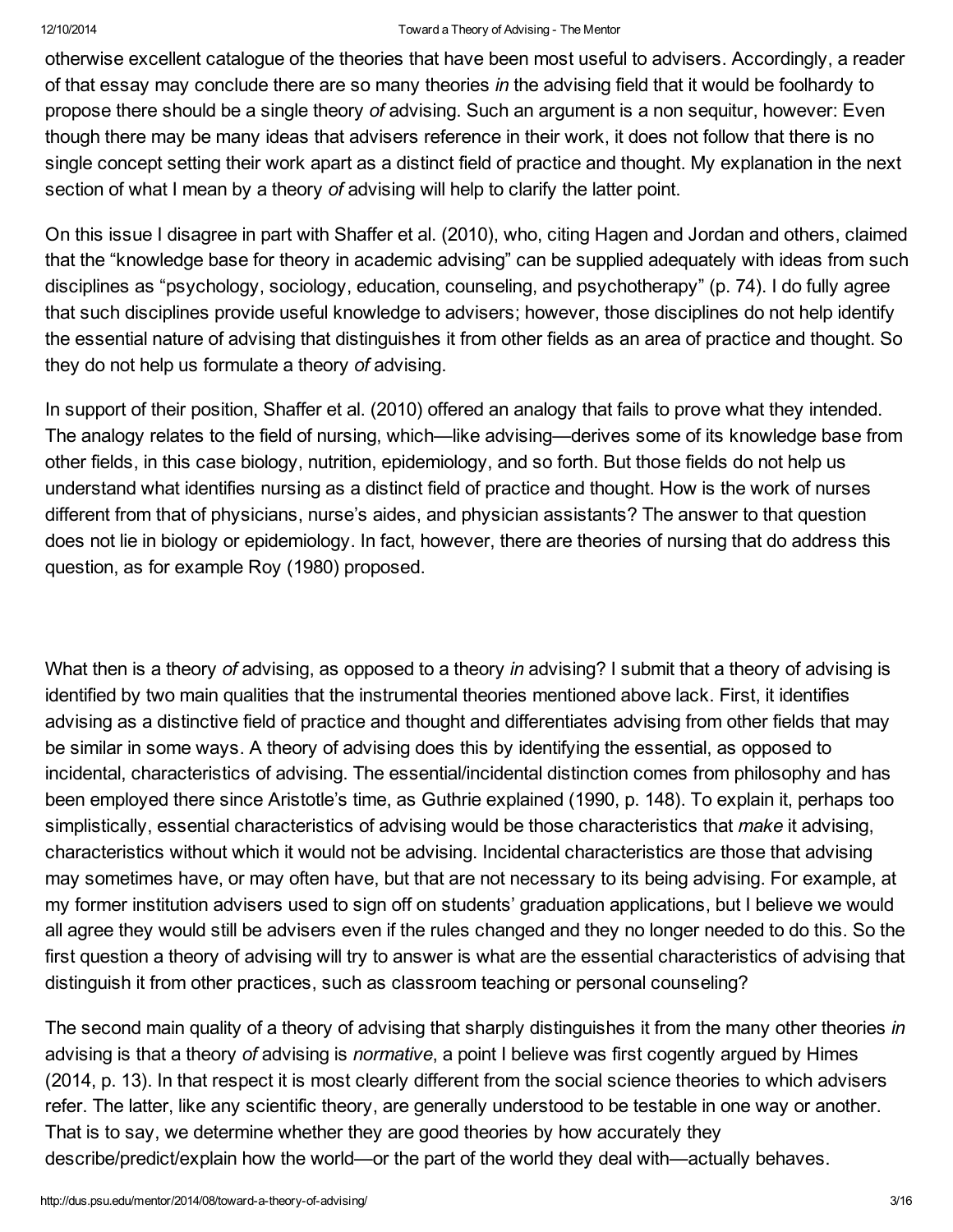Normative theories, on the other hand, do not purport to describe, predict, or explain phenomena. Rather, they *pre*scribe what ought to happen, or what would ideally happen. Normative theories are found commonly in ethics, in the arts, and in political philosophy. For example an ethical theory might state that among other things, people ought to be truthful. In saying this, it is neither claiming that people are truthful nor predicting that they will be. The fact—for sadly, it is one—that people are frequently not truthful does not disprove this ethical theory. We *might* reject the theory if we thought it didn't provide a clear enough reason why people should be truthful, or if it allowed for no exceptions at all and we believed that deception is permissible under certain circumstances. The literature on ethics is full of detailed discussions of such matters. But people debating ethical theories do so with the knowledge that they are discussing what ought to be the case, not what is.

A normative theory of advising will be a statement of the ultimate purpose of advising, of what advising *ideally should be*, not necessarily what advising actually is. To provide an advising example parallel to the ethics one just discussed, when Crookston (1972/1994/2009) promoted developmental advising as preferable to prescriptive advising, he did not claim that the advising he saw around him was developmental. Quite the contrary, he knew it often was not. He was saying advising ought to be developmental, or ideally would be. His purpose was to urge advisers to adopt a new view of the essential nature of advising. I doubt anyone reading his article mistook his purpose in this regard.

Since normative theories are not testable the way scientific theories are, there must be another way we evaluate them. Below, I will use examples from the arts to illustrate how that might work, or what we might call "the epistemology of normative theories." First I need to flesh out the picture of what a normative theory of advising would do. A normative theory of advising would exhort rather than describe or predict. It would hold up an ideal toward which advisers should strive, rather than try to say what they actually do. Accordingly, in addition to identifying advising as a distinct area of practice and thought by identifying its essential purposes, a normative theory of advising would also imply:

- principles that could be used to describe what is good or bad performance in the field (since if advising is ideally X—whatever X may be—then the best advising will presumably be the "most X," and advising that fails to do X isn't as good);
- the reasons advising is valuable and why colleges and universities should support and reward it (assuming that X is something universities value);
- the foundations of a program of outcomes assessment in advising (since, again, if advising is supposed to accomplish X, we will assess it by seeing how much X it accomplishes);
- even, perhaps, answers to practical questions about who should advise, how they should be educated, and to whom at the university they should answer.

Writers often refer to our area of study as theory and philosophy of advising. That expression naturally invites the question "what is the difference between a theory of advising and a philosophy of advising?" My answer may seem surprising: When we are thinking of "theory" as referring to the instrumental theories from the social sciences and the humanities discussed above, there is considerable difference. But when we understand "theory of advising" as I have suggested, I believe it is actually synonymous with "philosophy of advising." Capturing the essential nature and purpose of an activity and defining a vision of what that activity ideally should be could as easily be called a philosophy of the activity or a theory of it.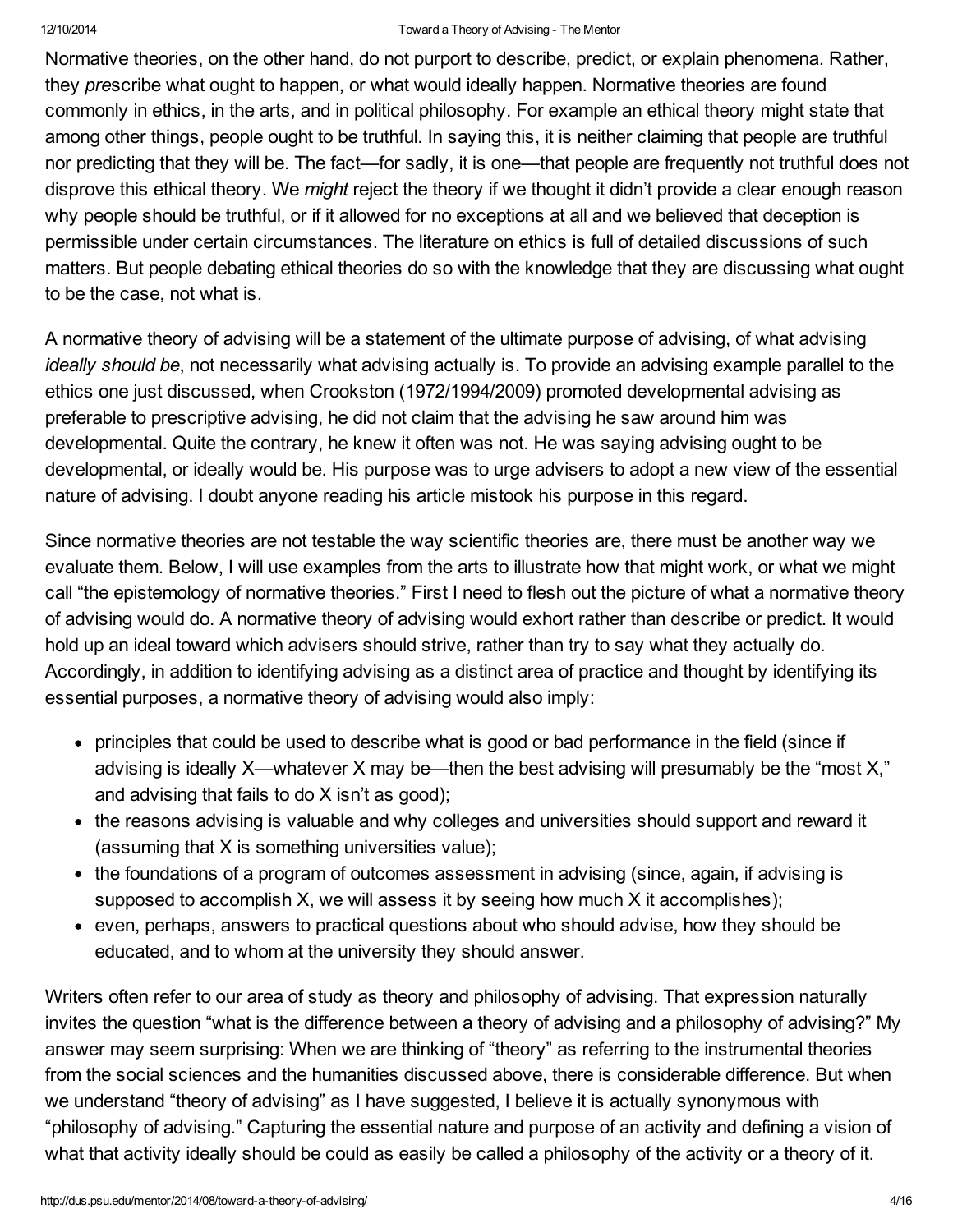Occasionally advisers discuss whether a "unified theory" of advising is possible, or desirable. Before we can discuss this question, we need to distinguish two quite different things the expression "unified theory" might mean.

*A comprehensive theory.* By a unified theory we might mean a comprehensive theory—that is, a theory that applies to all advising, at any institution, for any student. The very idea of such an ambitious goal may seem to be too outrageous for serious consideration. It is dismissed without detailed argument by Hagen and Jordan (2008, p. 32) and by Shaffer et al. (2010, p. 74). But let us examine the issue more deliberately.

Indeed, there is great variety in advising. Institutions differ in mission, from research universities to community colleges, liberal arts institutions to professional schools. Students may be male or female, traditional aged or older, coming from a wide variety of ethnic or socio-economic backgrounds. Some are military veterans; some are athletes. Advisers themselves differ: Some are faculty and others are full-time advisers; some find their way to the field from another career path, while others have had advising as their career goal from the start. Regardless, I do not think we should dismiss the possibility of a comprehensive theory out of hand.

Certainly the different settings in which advising takes place call for different approaches and different strategies. However, a comprehensive theory of advising would not be about approaches and strategies; it would be about goals and purposes. And perhaps, at a high enough level of generality and abstraction, it is possible to identify a common purpose for the disparate advising practices we see around us.

Moreover, recall that the theory of advising we are seeking is a normative theory, not a descriptive one. Even if we should fail to discern significant commonality in the current behavior of advisers and students across the spectrum, it does not follow that we should reject an ideal for advising to which we could all strive in ways appropriate to our individual settings.

For these reasons I believe the possibility of a comprehensive theory of advising should not be dismissed. The evaluation of this possibility, ultimately, will lie in attempts to create such a theory, not in a priori arguments.

*A common theory.* The second possible interpretation of the phrase "unified theory" is that it would refer to a common theory. This meaning relates to a different dimension—not how universal the subject of the theory is, but how widely it is accepted. A common theory would be one that is accepted by most if not all people in the field.

There are benefits to a common theory. First, the process of sharing and debating ideas that would lead advisers to accept the theory would help individuals clarify their views and identify their own unrecognized assumptions. This process will further assure that the resulting product can stand up to scrutiny, it was properly vetted, and practitioners have foreseen and dealt with problems.

http://dus.psu.edu/mentor/2014/08/toward-a-theory-of-advising/ 5/16 Second, a common theory—especially a common normative theory—gives the profession unity of purpose, a rallying cry, a sense of joint membership in a valuable enterprise. On a related note, a common theory makes it easier to identify, for stakeholders outside the field, why advising is essential. These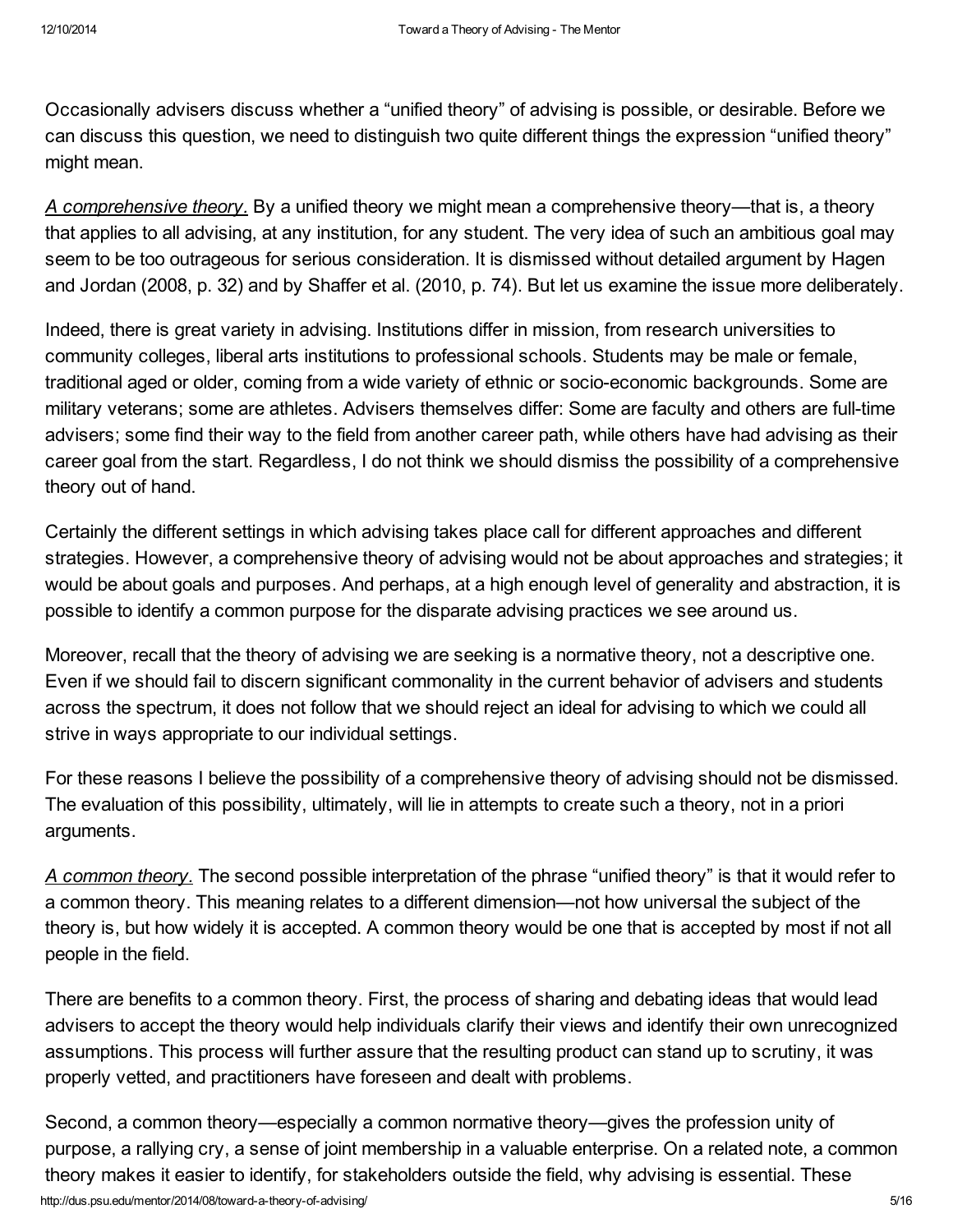stakeholders range from students to provosts and presidents to state legislators, all of whom need to be convinced for different reasons that advising is important.

Nonetheless, concerns arise when someone advances the idea of a common theory. The first objection is that striving for a common theory is exactly the wrong way to go when we are enjoying a dramatic expansion of the range of ideas entering the advising field from the humanities as well as the social sciences. Why suppress this wave of creativity? But this argument overlooks the point that those new ideas are not theories of advising; they are about approaches and strategies, more of which are certainly always welcome, so their proliferation is not an obstacle to advisers' reaching consensus about the ultimate goals and purpose of our work. It seems to me entirely possible we could agree on the essential purposes of advising and at the same time be excited about the wide range of strategies and approaches we use to serve those purposes.

The second concern regarding a common theory is that if such a theory holds hegemony in the advising field, it can be stultifying. It can discourage the emergence of new ideas and create an atmosphere characterized by a sort of political correctness. This is particularly dangerous if the common theory is endorsed by and bears the imprimatur of an "official" organization. I think this concern is legitimate. We have seen the hegemony phenomenon in advising before, when the developmental advising paradigm held semi-official status in the National Academic Advising Association (NACADA) for (in my opinion) much too long.

But it does not have to happen. In the history of the sciences it has been common for a theory to hold sway, explaining seemingly all the phenomena and effectively guiding inquiry, until a time comes when it fails to deal with too many anomalies, or another theory seems to do the job better. The transition periods are intellectually very exciting, but in their own way so are the lengthy periods of "normal science" when a dominant theory leads to valuable discoveries.

I would hope that we can trust advisers to creatively devise and objectively evaluate challenges to a prevailing theory. But if trust doesn't seem like the right concept, perhaps the more important point is that advisers should be expected, and educated, to participate in vigorous debates on theories of advising, just as scientists are educated to participate in such debates within their own fields.

On the other hand I do agree that resistance to an officially sanctioned theory of advising is appropriate. Ideas should stand on their own merits. Endorsement by an organization is unnecessary if the ideas are strong, and it is dangerous if they are not. One would not expect to see the American Philosophical Association endorsing philosophical theories, or the American Historical Association endorsing interpretations of history. Significantly, these are scholarly organizations; NACADA may be that—it certainly aspires to be—but it is also, and perhaps primarily, a practitioner organization. Even so, I believe it is more valuable for NACADA to provide a space for the debating of theoretical ideas than to endorse them.

My discomfort with an officially sanctioned common theory does not extend to opposing the prospect of a freely reached common theory. If a theory of advising should gain wider and wider acceptance, presumably on its merits, I think it would be foolish to oppose it just for that reason.

Summing up this section, I think we need to accept at least the possibility of a comprehensive theory and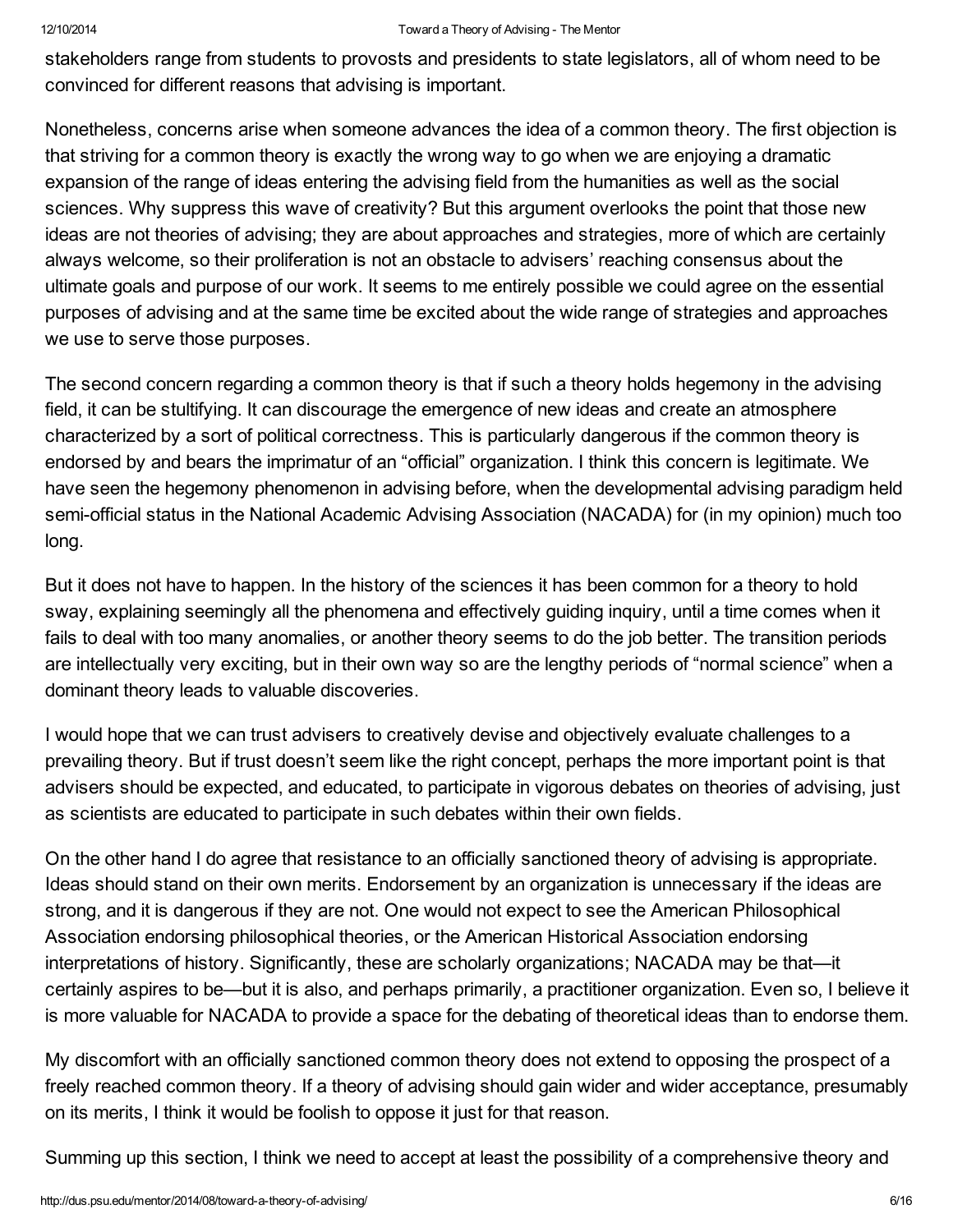the possibility of a common theory. I also wish to point out that these two dimensions are independent of each other: A theory might be comprehensive without being generally accepted and vice versa.

In this section, prior to discussing the theory that I support, I will identify some of the characteristics we should look for in a theory of advising, the goals or desiderata that it should meet. They are also criteria for judging the merits of a proposed theory of advising. There are two parts to this discussion: The first is a brief exploration of the epistemology of normative theories in general. This is important since these theories are not empirically testable so their merits clearly do not depend on matching up with observed facts. The second part is specific to evaluating a theory of advising.

# *The epistemology of normative theories*

In *The Republic*, Plato (trans. 2007) set forth his conception of a "just" society. Many thinkers have criticized his vision, but nobody thinks it is wrong simply because it does not accurately describe the world as it is. Similarly when Crookston (2009) proposed the developmental view of advising, he knew perfectly well that he was not describing actual practice. But surely nobody thinks this invalidates his view (even if one disagrees with it for other reasons). He was proposing an ideal toward which people should strive. Both thinkers were proposing normative theories.

If normative theories are not tested for accuracy against the existing world, how are they evaluated? There are at least two ways.

To help us look at this, I will take a brief detour from the advising discussion and talk instead about theories of art. Why? Most of us are less invested in theories of art, since they are not about our own field, so we can look at them objectively and understand the general points first and then come back and apply those points to advising.

Artists, philosophers, and other thinkers have been trying for millennia to develop theories of art—theories that give the essential nature and purpose of art, what it should pursue, what distinguishes art from other activities. A theory of art will distinguish the essential characteristics—those that define art as art—from the incidental characteristics that often are present but aren't definitive. A theory of art will also serve to describe what constitutes great as opposed to lesser art. We don't need to examine the entire history of these theories to see a few points.

Suppose someone proposed the representational theory of art and declared "the purpose of art is to represent accurately the objects, people, or landscapes being pictured. So better art means more accurate art. Artistic skill, accordingly, lies in the ability to make accurate representations."

Is this a good theory? Here are some questions that we might raise to evaluate it.

- Does it do a good job of distinguishing art from that which is not art? In other words, is accurate representation really the key to art?
- Does it pick out the right paradigms of excellence? Are the paintings we value the most actually the most accurate ones?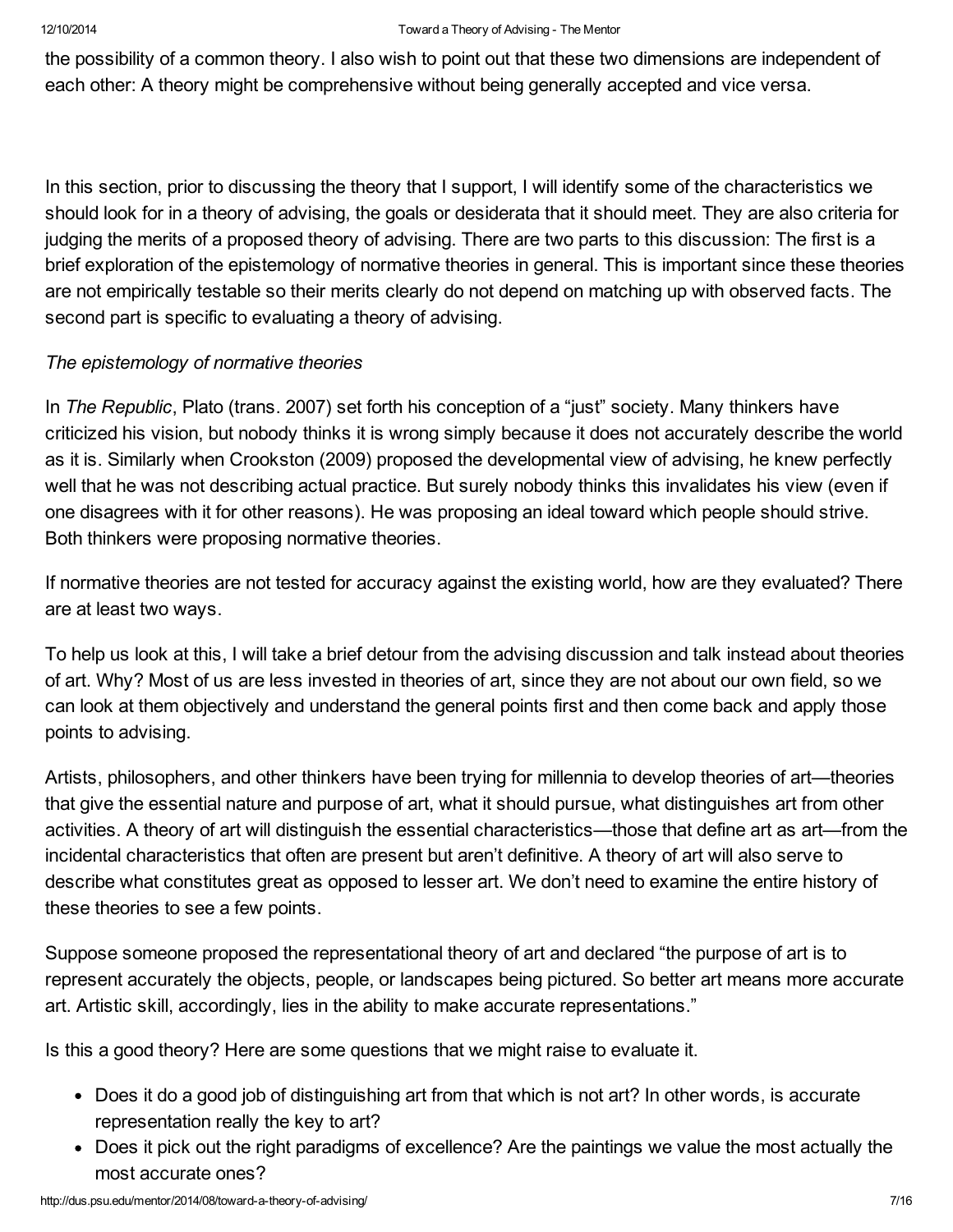- Is accurate representation an essential or an incidental characteristic of art? Are Rembrandt's portraits great art because of their accuracy or for some other reason?
- Does the theory *rule in* the right things? For example, if a photograph is an accurate representation of its subject, does that make it art?
- Does it rule out the right things? Will it down-rate impressionist paintings that are not conventionally accurate? What about cubist paintings? And especially, does it imply that abstract art is bad art, or not art at all— and if so, is that acceptable in a theory of art?

In the early twentieth century, at a time when abstract and non-representational painting was increasingly common, the British critic Clive Bell (1913/1958) argued that the representational theory was wrong, and proposed to replace it with the theory of what he called "significant form," which focused on the arrangement of elements such as line, color, and balance. He used two complementary types of argument. One was based on the fact that many people were finding pleasure in abstract paintings and were not troubled by impressionist paintings that weren't accurate in the traditional sense. The other method was to show, using numerous detailed examples, that his theory of significant form could explain the value of *both* the traditional representational paintings *and* the new abstractions.

My purpose is not to debate the representational theory, which has few adherents nowadays, or to defend Bell, but only to illustrate one of the ways *any* normative theory might be debated. Scholars look for examples of what it includes or excludes, what it holds up as paradigms, to see if these seem intuitively on target.

Bell's (1913/1958) work on significant form points toward the other main way to judge normative theories how they lead to new ways of "looking at things" (literally in this case, but usually figuratively). Normative theories may encourage us to ask new questions, to see similarities where we had previously seen differences and vice versa. It is appropriate to ask of a normative theory, "Does the theory inspire? Does it inspire people to do new or different things, to explore new approaches, does it hold up an ideal that people want to pursue?" Theories of art for example should inspire both artists and audiences to see art in new and exciting ways, to discover things and do things they otherwise might not.

Interestingly there is a parallel quality we seek in scientific theories that is sometimes called their heuristic value. In addition to explaining and predicting phenomena, the best scientific theories also suggest new ways of thinking about familiar topics and new questions to investigate.

Thus the two main features of the epistemology of normative theories are that: 1) a normative theory should include and exclude the right examples, and pick out the right paradigms of excellence, and 2) it should lead to new and productive ways of looking at its subject matter and raise new questions to investigate.

# *Desiderata specifically for a theory of advising*

In this section I will apply the general ideas discussed above to the quest for a theory of advising. What job do we want a theory of advising to do; what do we expect of it? Fundamentally, a theory of advising should:

• be tied to a philosophy of higher education (because we want it to show how advising is central to higher education).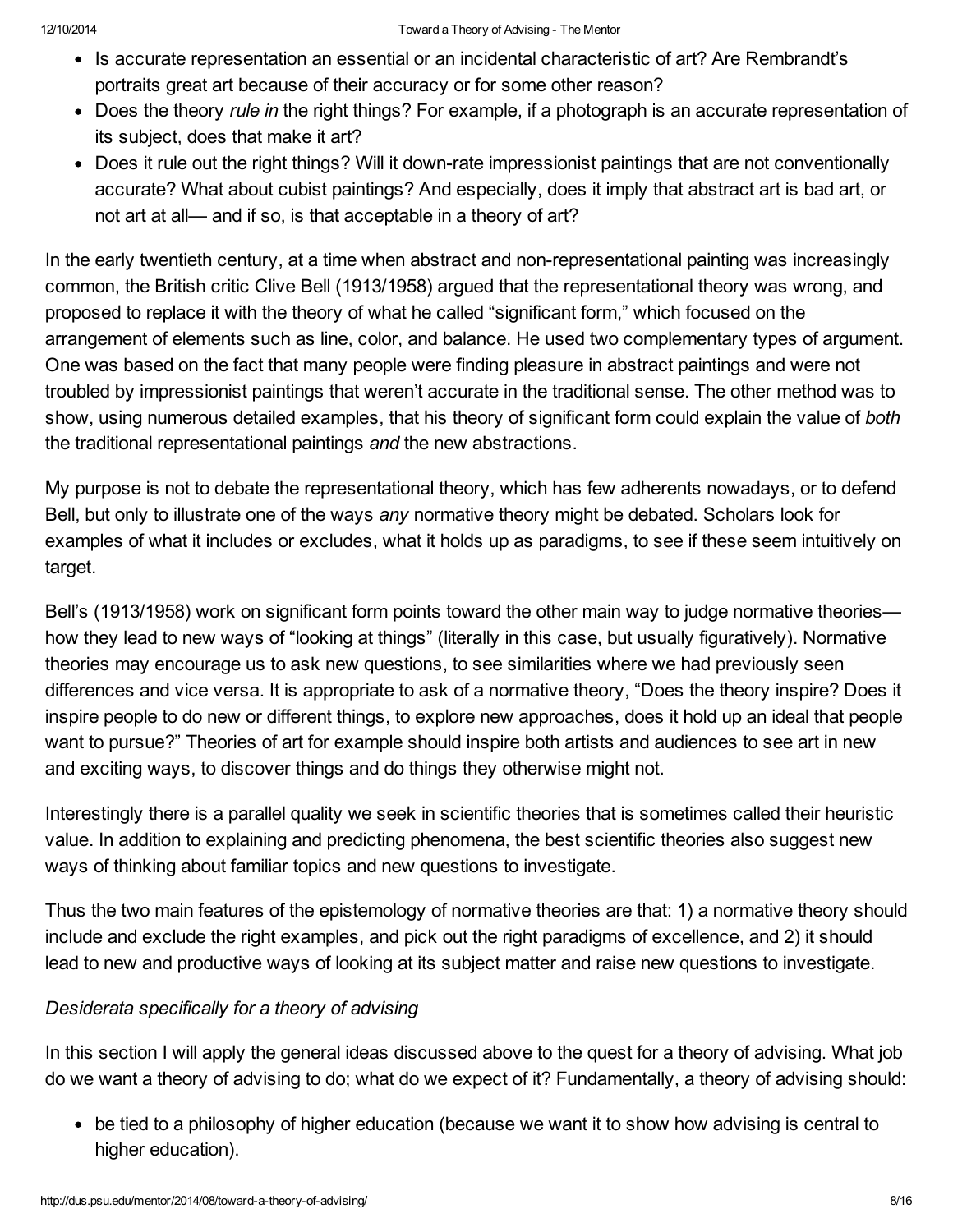- identify common elements in all the disparate activities, settings, populations that fall under the heading of advising. It should explain what is it that makes us place an advising label on all of those activities.
- distinguish essential from incidental characteristics of advising in the Aristotelian sense, and should distinguish advising from other activities. For example, how is advising different from counseling? We want advising to be advising, to have a distinctive purpose of its own. Our theory should embody the autonomy principle. A special case of this is that a theory about the transitions and challenges facing all 20-year-olds, even if they don't go to college, can't be a theory of advising, because it doesn't distinguish advising from the other forms of support and assistance such people need.
- identify what advisers do, both for those inside and for those outside the advising community, and show why advising is critical.
- imply a standard for what students and other stakeholders can expect from advisers. This applies to students, because we want advising to be an active relationship for them, and we have expectations of them. It applies to others, such as administrators, because we don't want them asking the wrong things of us, and we want them to evaluate our accomplishments based on our own criteria, not spurious criteria, e.g. we don't want to be evaluated on whether a student makes an unwise choice, and we don't want to be evaluated on degree completion.
- inspire advisers to reach for a vision of excellence.

As I stated at the outset, the principal ideas about advising that I want to promote are not brand new in this paper but are derived from those brought forward by, among others, Hemwall and Trachte (1999/2009; 2005) and Lowenstein (2005/2009; 2011) . I ask readers to reconsider those ideas in the context of the discussion above about the nature of a theory of advising and how we should judge a theory of advising.

The theory can be summarized in six main points. It is important to keep in mind that these are not descriptions of actual practice but reflect my view of what a theory of advising does and, as such, are statements of what advising ideally should be.

1. Advising is an academic endeavor. Its purposes are specific to institutions of higher education. The goals toward which students strive with their advisers are goals they have because they are students, as opposed to the goals they may share with contemporaries who are not students. This proposition distinguishes advising from counseling (including career counseling), a practice that is no less important than advising, but one that is not inherently specific to higher education.

2. Advising enhances learning and at its core is a locus of learning and not merely a signpost to learning. The purpose of a student's participation in advising is learning. That is to say, students do not see their advisers to find out where they may obtain the learning they want; they see us in order to learn. Helping students choose courses is an incidental quality of advising, whereas helping students learn is an essential quality of advising.

In identifying facilitation of learning as the essential purpose of advising rather than course selection, I do not mean to denigrate the latter. Course selection (at least when students have choices) is an important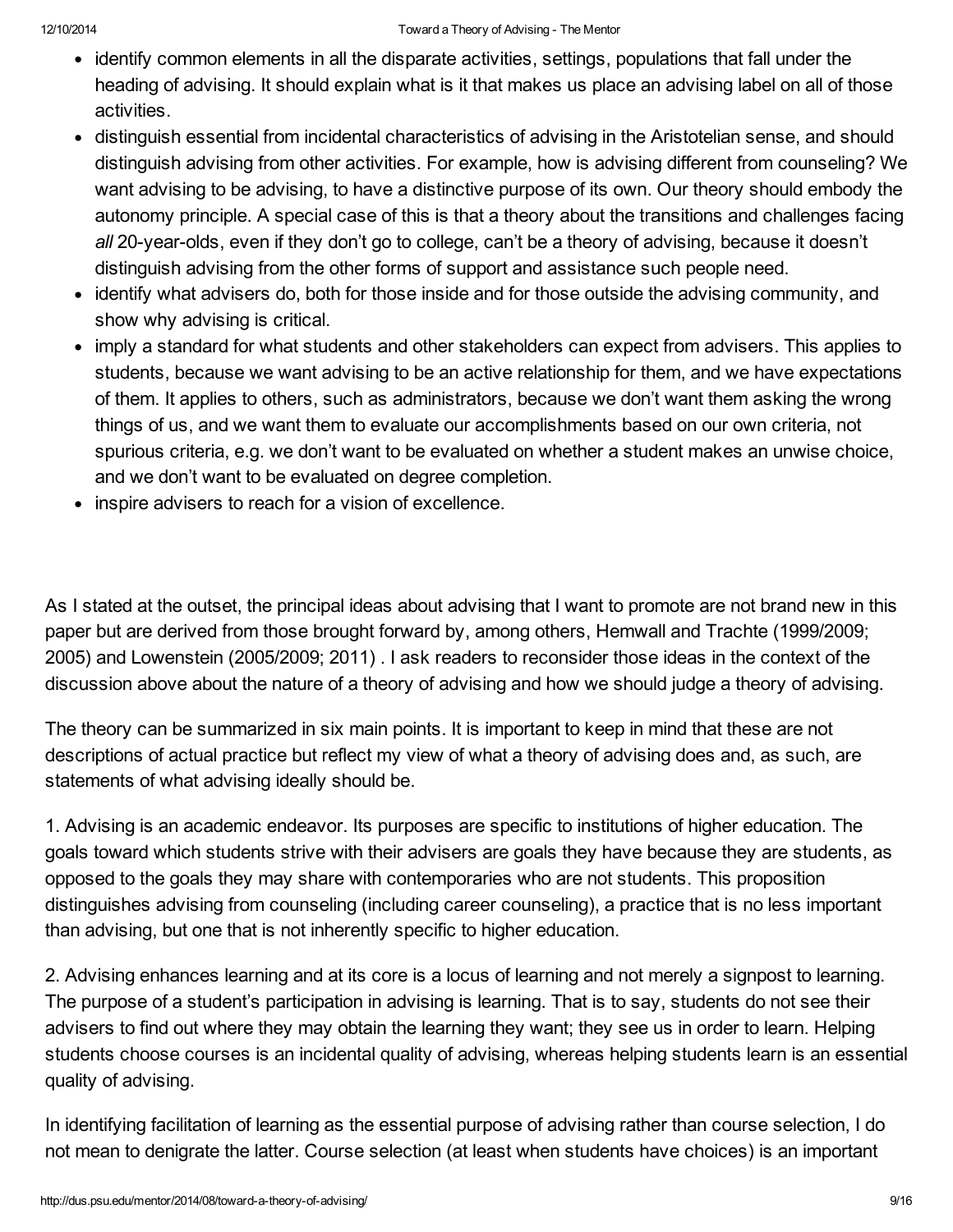process, and it is desirable for advisers to be involved in it. However, I think the main point is that course selection is a teachable moment—an opportunity for the student to focus not only on meeting requirements but also on understanding how each course fits into the big picture.

3. The learning that happens in advising is integrative, and helps students make meaning out of their education as a whole. In brief, what students accomplish in advising is to construct, intentionally and reflectively, an overall understanding of how the pieces of their education fit together, so that the whole emerges as more than the sum of its parts and their educational decisions are informed by a sense of how they fit into that whole. Each course a student takes and each way of knowing that he or she masters takes on greater importance and is better understood, as it is experienced or re-experienced in the context of other, contrasting or complementary experiences. The adviser facilitates this process. This is the most profound learning in the student's education, and the adviser who facilitates it is the student's prime educator. The learning is so central to a successful education that Lowenstein (2011) argued it is worthy of bearing credit toward graduation.

This point was implicit in Lowenstein's (2000) proposal that advising has the job of helping students understand and create the "logic of the curriculum," in Hemwall and Trachte's (1999/2009) suggestion that institutional mission statements are valuable texts for advising, and in the other works by these authors cited earlier.

4. The student must be an active rather than a passive participant in this process, a point for which Crookston (1972/1994/2009) deserves credit, though in some other respects his views are different from mine. The student has the task of constructing an education with the adviser serving as facilitator or "midwife," to use Socrates' metaphor (Plato, trans. 1957). The type of learning we are talking about here will not be effective if advisers try to transmit it unilaterally.

In this regard I believe the word "advise" can mislead both advisers and stakeholders, as it suggests one person provides "advice" and another receives it. The same may be true of the words "teach" and "learn" in the context of the classroom, as noted by Barr & Tagg (1995). In the future we may want to reconsider whether "advise" and its cognates provide the best label for what we do, but I doubt most people in the advising community are ready to contemplate that right now.

5. Advising is transformative, not transactional. Both Crookston (1972/1994/2009) and Lowenstein (2011) emphasize this. Students go to a service-providing office such as the registrar's office to have something done *for* them, as when we take our cars to a mechanic for service. When students work with their advisers, on the other hand, a *change* or *transformation* occurs. The distinction here is profound. If advising is perceived as a service, the implication is that advising is a transaction during which students get something to which they are entitled (perhaps because they have paid for it), as in any other transaction between a business and a customer. If instead we believe students are working with their advisers to make sense of their education and indeed their relationship to the world, we couldn't be further away from the transactional understanding of education.

6. Advising is central to achieving the learning goals of any college or university. Institutions, their missions, and their student bodies vary greatly, but they all identify things they want students to learn. Some curricula are highly structured and requirement-heavy, while others offer a lot of choice or represent a number of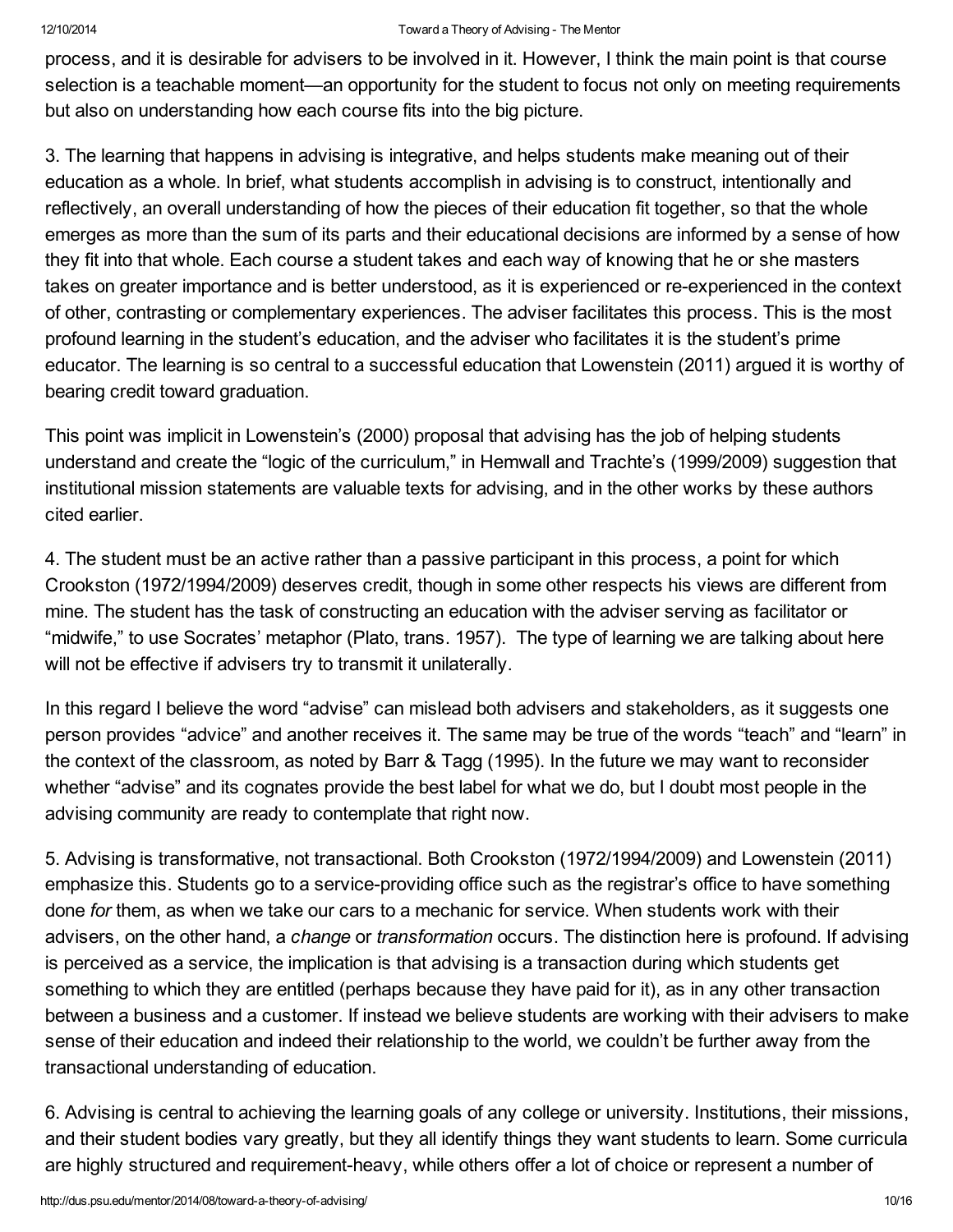possibilities in between. Regardless of how much leeway a student has in selecting the components, he or she needs to make sense of the logical connections among them, and understand the similarities and differences among them, too, in order to gain the maximum intended value from each. Few students will accomplish this task unaided. The one person who helps a student accomplish this complex goal effectively is the student's adviser.

I believe the ideas addressed above stand up well against the criteria suggested earlier for evaluating a theory of advising. First, the integrative learning theory is tied to a philosophy of higher education, a constructivist view in which learning is the central goal, the student is the active creator of his or her knowledge, and the educator's role is one of facilitation.

It is, moreover, a theory that can equally apply to advising in any type of institution, whether provided by faculty or by full-time advisers, and for any category of student. Whether an institution is focused on the liberal arts or on preparation for a particular profession, it must have learning as its central purpose, and it must want that learning to be intentional and integrated.

The theory distinguishes advising from such other activities as counseling. It identifies facilitating integrative learning as the essential purpose of advising. The theory ascribes a unique role to advising, thus observing the autonomy principle. The role it assigns to advisers with respect to students is specific to the educational setting; if those students weren't in college no one would need to play that role for them.

For purposes of communicating to stakeholders the importance of advising, the integrative learning theory offers a novel and effective solution. The role it envisions for advising is not one that is easily confused with others at the university, and (unlike course selection) it is not one that provosts and presidents are likely to think can be handed over to a computer or to paraprofessionals. Essentially this theory tells administrators advising is one of the most important tools they have at their disposal in fulfilling their teaching and learning mission. It provides an argument for making sure the institution has adequate staffing for advising whether it is accomplished by faculty or by full-time staff—and when provided by staff, the theory supports affording those staff a stature comparable to that of faculty.

The theory communicates to students that they should expect their advising relationship to be an intellectually challenging one that will require substantial effort on their parts but will offer extraordinary rewards as well.

Finally, I believe this theory offers advisers a vision that promotes their work as being far more vital and challenging and less routine than it is sometimes thought to be. It says advisers are—or can be supremely important to their students, to their institution, and to the higher education enterprise. It suggests the possibility of a higher status in that enterprise than advisers are accustomed to, though achieving that goal is far from assured and not solely within advisers' own power to realize.

As discussed earlier, any theory of advising will not only identify the fundamental purposes of advising but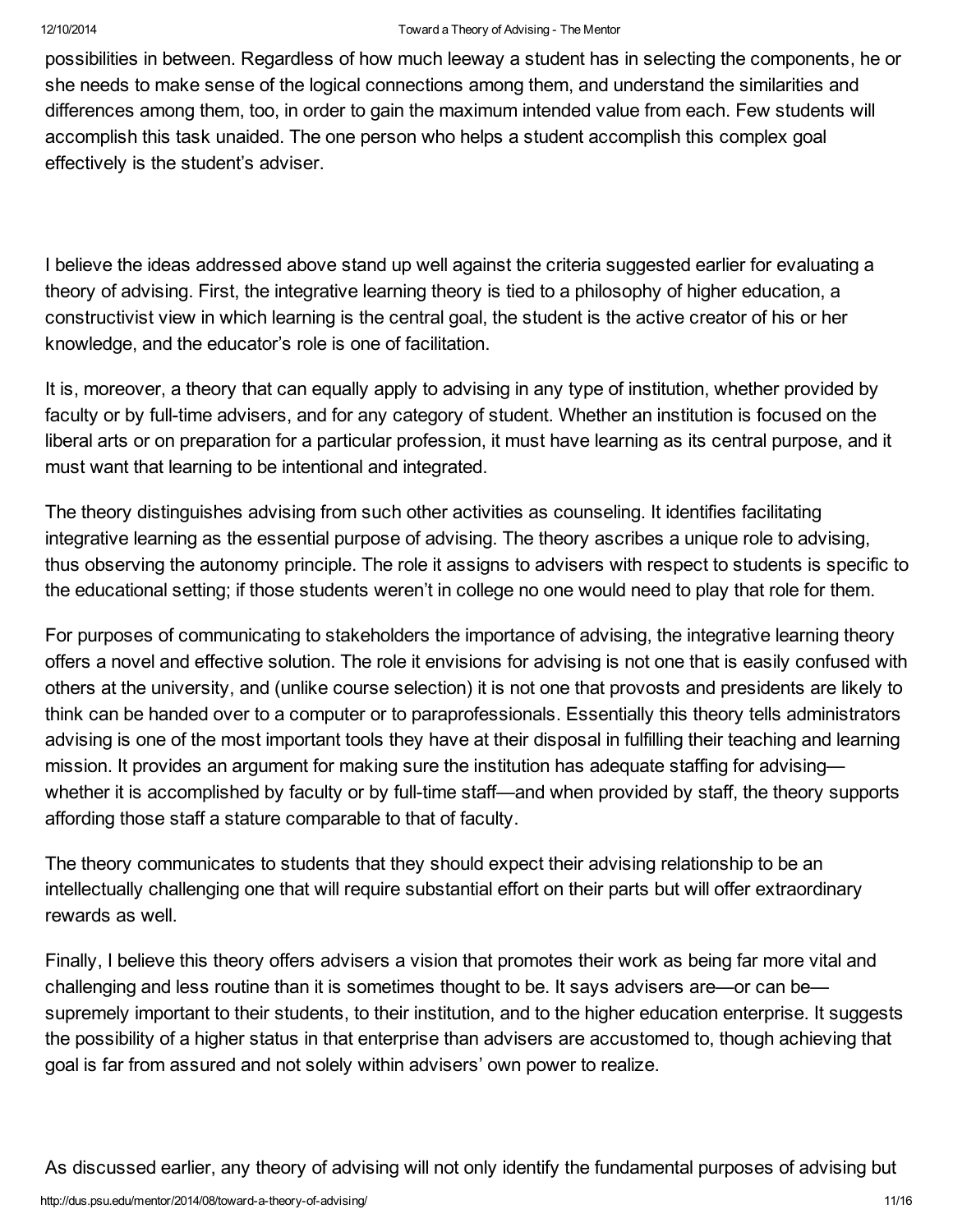also have some further implications. A few implications of the integrative learning theory are below.

Who will be great advisers? Like members of any educational profession who work with students, they will of course need to have some personal characteristics conducive to forming strong, trusting relationships. That doesn't differentiate them from anyone else at the university, however; so, what else? They will be individuals who are intellectually agile enough to engage with students in real time to discuss how their learning in one course relates to that in another. They should have educational backgrounds broad enough to help students understand the complementarity of the various ways of knowing in the disciplines they study. I believe what they have studied—i.e., their particular program or discipline—is less important than their experience with intentional focus on the interrelationships of disciplines. Before undertaking the work of advising (and repeatedly thereafter), they will have attempted their own personal, reflective analysis of their education. How did its components fit together to make sense? What aspects did they perhaps fail to take full advantage of? In what ways are they still digesting and reevaluating their learning on an ongoing basis?

How will we assess advising? If the goal of advising is for students to integrate their learning to make a coherent whole of their education, how will we determine how well they have done that? A mode of documentation benefiting students, advisers, institutions, and even external stakeholders would be a portfolio, maintained by the students for their entire career at the institution and containing work selected to demonstrate the meeting of learning goals supported by reflective essays displaying the integrative thinking they have done.

Finally, the integrative learning theory suggests that, administratively, advising would best be housed in the academic affairs division of an institution. Its affinities with the work of faculty, I think, are stronger than its affinities with the work of counselors and other student affairs professionals. I argued above that advisers (including those who are not faculty) should be afforded stature similar to that of faculty. This is not only about salaries. Advisers should be expected to be scholar-practitioners, who are both expected and supported to remain involved in consuming and creating scholarship in their field. Moreover, in view of the kinds of knowledge and expertise integrative advisers will have, their voices should be heard along with those of faculty on matters of curriculum and academic policy. These considerations, I believe, place them on the academic side of the institution.

I have referred multiple times to the work of Crookston (1972/1994/2009) in a way that implies he advocated a theory of advising. I think it is not uncommon to ascribe a theory to Crookston and to others who agree with his views, which would be called the developmental theory of advising. In one of the first systematic attempts to survey theory in our field, Hagen (2005, p. 4) identified such a theory when he wrote, "Without that start-up theory, advising would not be where it is as a field today. Known as developmental theory, this viewpoint regards the physical, emotional, and intellectual development of a student as paramount considerations with regard to practice."

Yet Grites, certainly one of the foremost proponents of developmental advising, has claimed that developmental advising is not a theory. Is there a dispute here? If so, who is right?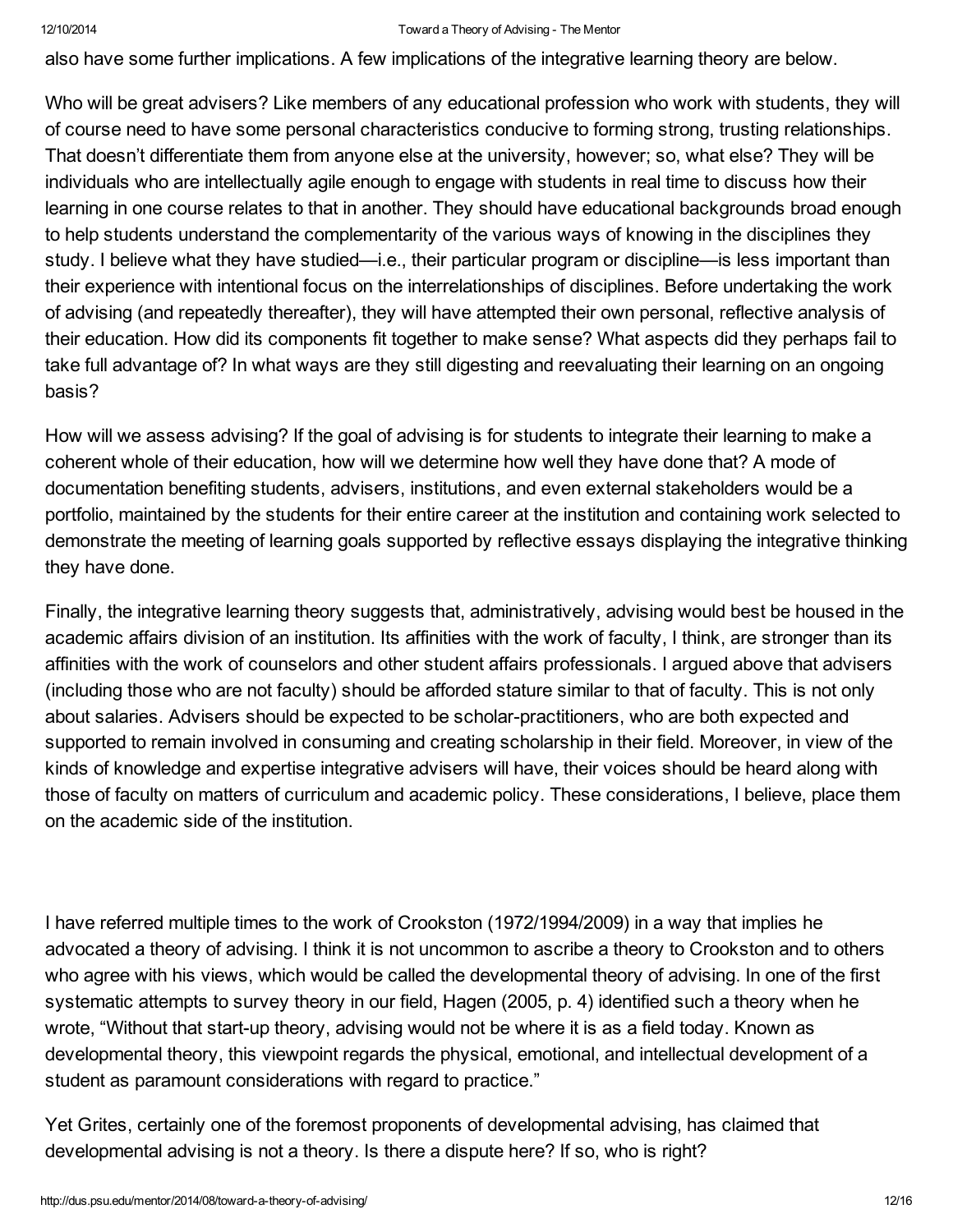If we are careful we do not have to construe this as a dispute. Grites (2013a, p. 12; 2013b, p. 52) said:

*Developmental academic advising is not a theory*. It is based on developmental theories and perspectives, but the practice is an advising strategy, a method, a technique, an approach, a way of doing advising.

The theories and perspectives to which he refers are among those I would characterize as instrumental theories, so Grites is thinking about those in a manner consistent with mine. In identifying developmental advising as a strategy, method, etc., he is certainly correct. He explains that in detail in his two essays cited above.

The key to sorting out this problem lies in ideas suggested by Schulenberg (2013). She pointed out that the phrase "developmental advising" may refer to three different types of concept:

- Developmental Advising: Advising influenced by the student personnel point of view, which posits that advising is an activity that's meant to promote holistic student development.
- Developmental Theory: May refer to a variety of psycho-social theories that explain and predict how humans develop their personalities, identities, and habits of decision making, meaning making, etc.
- Developmental Approaches: Techniques that advisers might use to promote a particular kind of psycho-social development.

The third of these possibilities represents what Grites referred to when he said "… the practice is an advising strategy, a method, a technique, an approach, a way of doing advising" (2013a, p. 12; 2013b, p. 52). The second item represents the "developmental theories and perspectives" Grites (2013a, p. 12; 2013b, p. 52) cited, which I have classified as instrumental theories. It is the first of Schulenberg's three options that may bear some resemblance to a normative theory of advising since, in her words, it identifies what advising is "meant to promote." (2013). Identifying what advising is meant to promote is essentially what I have characterized as the role of a theory of advising.

Proponents of developmental advising who do *not* wish to advocate a theory of advising will be on the most secure ground if, like Grites, they focus on presenting developmental advising as a method or approach, while noting that developmental theories (cognitive, personal, or otherwise) are not theories of advising. They will, on the other hand, be offering a theory of advising *if* they make claims about the essential purpose of advising. Their theory of advising will disagree with the theory of integrative learning *if* they identify that purpose as other than in the integration and enhancement of students' academic learning.

It is beyond the purpose of this paper to determine whether any of the major historical proponents of developmental advising meant to offer such a theory. Proponents can speak for themselves, if they wish. I think it would be particularly unhelpful to examine selected essays on developmental advising and seek passages that may or may not be open to such an interpretation. Such essays were not written with my discussion above in mind or in light of my definition of "theory of advising." Therefore, I think it would be anachronistic to interpret past writings from the perspectives I offer here. I do think, however, it would be a useful contribution to the theory and philosophy of advising if someone finds merit in my analysis of the nature of theory and addresses developmental advising from that perspective.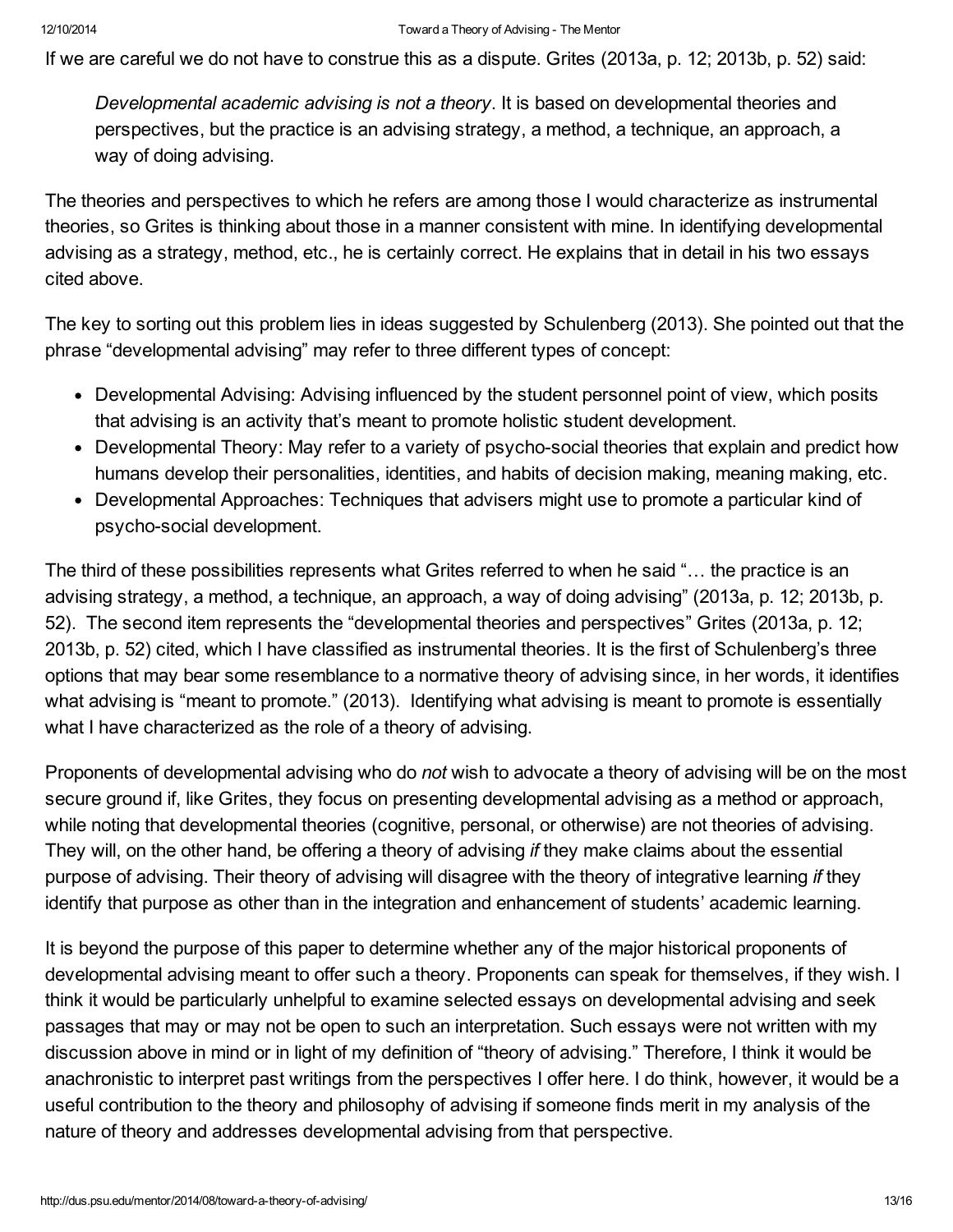Regardless of how widely accepted the integrative learning theory may prove to be or how long before another theory displaces it, I believe I have provided a useful account of what a theory of advising is and how it differs from other theories discussed in the advising literature. Specifically, I think the following points have merit independent of the fate of the integrative learning theory:

- A theory of advising must meet the autonomy principle and articulate advising as a distinct area of practice and thought, distinguishing it from other activities at colleges and universities.
- A theory of advising must identify the essential nature and purpose of advising, distinguishing these from characteristics of advising that are incidental.
- In these respects a theory of advising is different from the many theories in other disciplines to which advisers sometimes refer; not recognizing this difference is a source of confusion.
- A theory of advising is normative—it does not describe, explain, or predict the behavior of advisers or students but articulates a vision of what advising could and should be. This feature of the theory makes it useful to advisers as an ideal toward which they can strive and to stakeholders as a reference point for valuing advising.
- Prospective theories of advising should be evaluated and compared in light of these propositions.

The integrative learning theory offers a plausible and comprehensive statement of the essential nature of advising that sets academic advising apart as a distinctive area of practice and thought. I have emphasized that a comprehensive theory of advising such as mine is consistent with a wide range of approaches and strategies. I have offered some criteria against which advisers can judge proposed theories of advising and have shown that my theory measures up reasonable well against these criteria. I have not attempted, however, to compare my theory to any competing theories that may exist. In any field of thought, such competition is inevitable, and I welcome it.

Barr, R., & Tagg, J. (1995). From teaching to learning: A new paradigm for undergraduate education. *Change, 27(6), 13-25.* 

Bell, C. *Art*. (1958). New York, NY: Capricorn Books. (Original work published 1913.)

Bothamley, J. (2002). *Dictionary of theories*. Detroit, MI: Visible Ink Press.

Champlin-Scharff, S. (2010). Advising with understanding: Considering hermeneutic theory in academic advising. *NACADA Journal*, 30(1), 59-65.

Chickering, A. W., & Reisser, L. (1993). *Education and identity* (2nd ed.), San Francisco, CA: Jossey-Bass.

Crookston, B. B. (2009). A developmental view of academic advising as teaching. *NACADA Journal 29*(1), 7882. (Reprinted from *Journal of College Student Personnel*, *13*, 1972, 1217; *NACADA Journal*, *14*[2], 1994, 5-9.)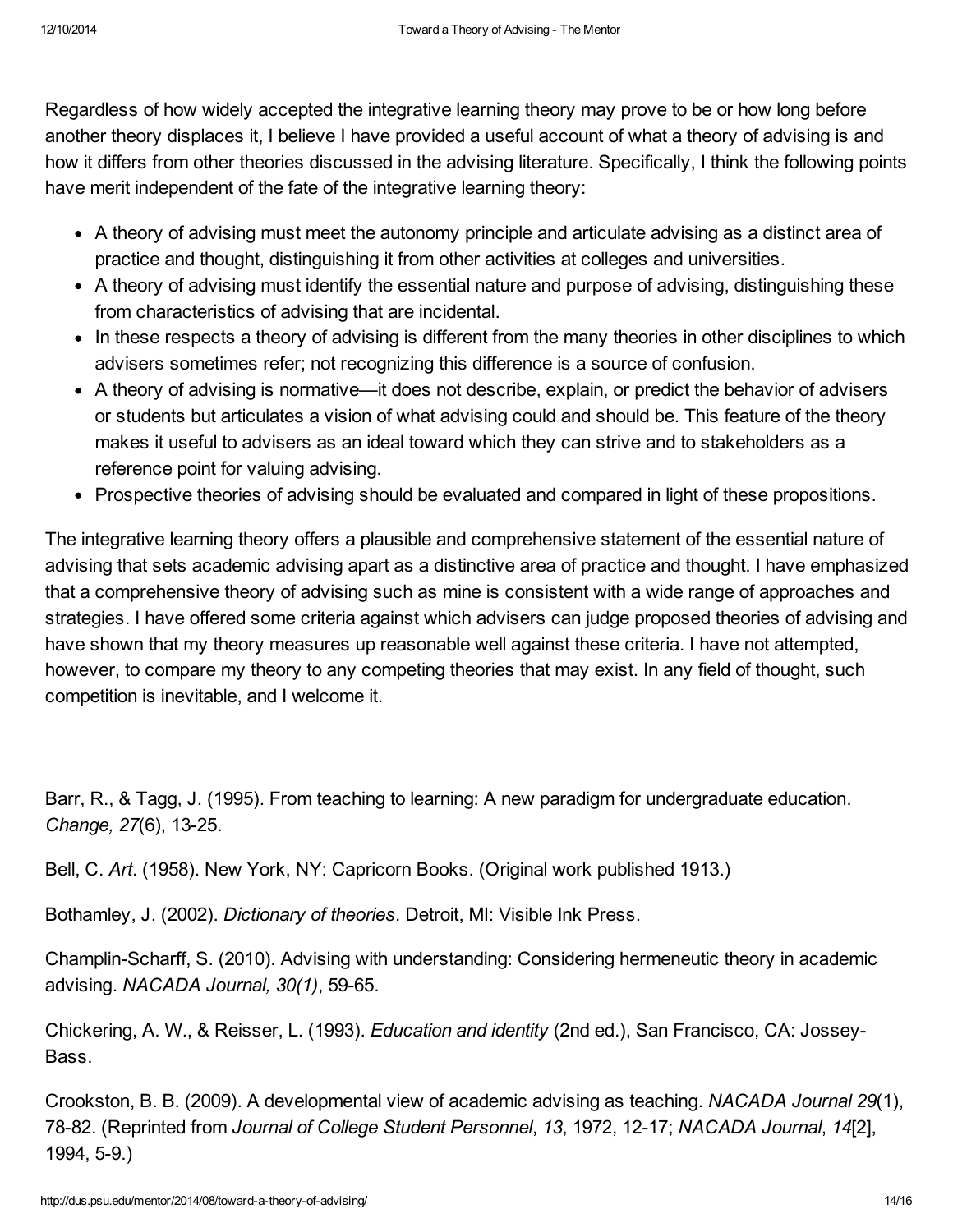Erikson, E. H. (1963). *Childhood and society* (2nd ed.). New York, NY: Norton.

Grites, T. J. (2013a). Developmental academic advising: A 40year context. *NACADA Journal, 33(1)*, 515.

Grites, T. J. (2013b). Developmental academic advising. In J. Drake, P. Jordan, & M. A. Miller (Eds.), *Academic advising approaches: Strategies that teach students to make the most of college* (pp. 4559). San Francisco, CA: Jossey-Bass.

Guthrie, W. K. C. (1990). *A history of Greek philosophy*. Cambridge, England: Cambridge University Press.

Hagen, P. L. (2005). Theory building in academic advising. *NACADA Journal* 25(2), 3-8.

Hagen, P. L., & Jordan, P. (2008). Theoretical foundations of academic advising. In V. N. Gordon, W. R. Habley, & T. J. Grites (Eds.), *Academic advising: A comprehensive handbook* (2nd ed.) (pp. 17-35). San Francisco, CA: Jossey-Bass.

Hemwall, M. K., & Trachte, K. C. (2005). Academic advising as learning: 10 organizing principles. *NACADA Journal* 25(2), 74-83.

Hemwall, M. K., & Trachte, K. C. (2009). Learning at the core: Toward a new understanding of academic advising. *NACADA Journal 29(1),* 113118. (Reprinted from *NACADA Journal 19[1]*, 511.)

Himes, H. A. (2014). Strengthening academic advising by developing a normative theory. *NACADA Journal* 34(1), 5-15.

Kohlberg, L. (1969). Stage and sequence: The cognitive-developmental approach to socialization. In D. A. Goslin (Ed.), *Handbook of socialization: Theory in research.* (pp. 347-480). Boston, MA: Houghton-Mifflin.

Lowenstein, M. (2000, April). Academic advising and the "logic" of the curriculum. *The Mentor: An Academic Advising Journal 2(2)*. Retrieved from [http://psu.edu/dus/mentor/.](http://psu.edu/dus/mentor/)

Lowenstein, M. (2009). If advising is teaching, what do advisors teach? *NACADA Journal* 29(1), 123-131. (Reprinted from *NACADA Journal 25*[2], 6573.)

Lowenstein, M. (2011, September 28). Academic advising at the University of Utopia. *The Mentor: An Academic Advising Journal.* Retrieved from [http://psu.edu/dus/mentor](http://psu.edu/dus/mentor/).

Perry, W. (1970). *Forms of intellectual and ethical development in the college years.* New York, NY: Holt, Rinehart and Winston.

Plato. (1957). Theaetetus. In Cornford, F.M. (Trans.), *Plato's theory of knowledge*. Indianapolis, IN: Bobbs-Merrill.

Plato. (2007). *The Republic*. (F. M. Cornford, Trans.). New York, NY: Oxford University Press.

Roy, C. (1980). The Roy Adaptation Model. In J. P. Riehl & C. Roy (Eds.), *Conceptual models for nursing practice*. Norwalk, CT: Appleton-Century-Crofts.